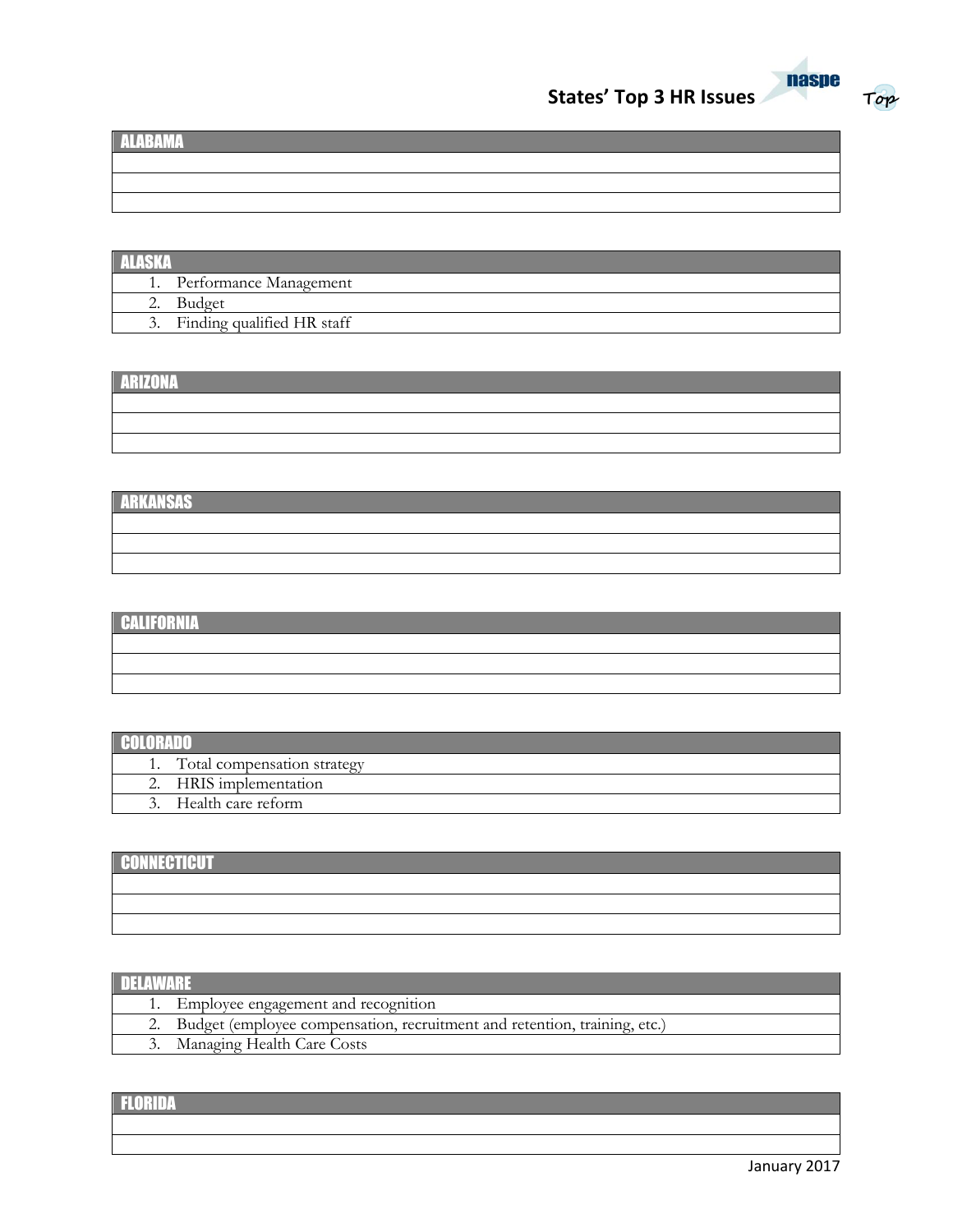



# GEORGIA

HAWAII

| Total employee compensation      |
|----------------------------------|
| 2. Rising health insurance costs |
| Retirement succession planning   |
| Cybersecurity                    |

## **ILLINOIS**

| ,一个人的人都是一个人的人,而且,我们的人都是一个人的人,而且,我们的人都是一个人的人,而且,我们的人都是一个人的人,我们的人都是一个人的人,我们的人都是一个人 |  |  |
|----------------------------------------------------------------------------------|--|--|
|                                                                                  |  |  |
|                                                                                  |  |  |

## INDIANA

IOWA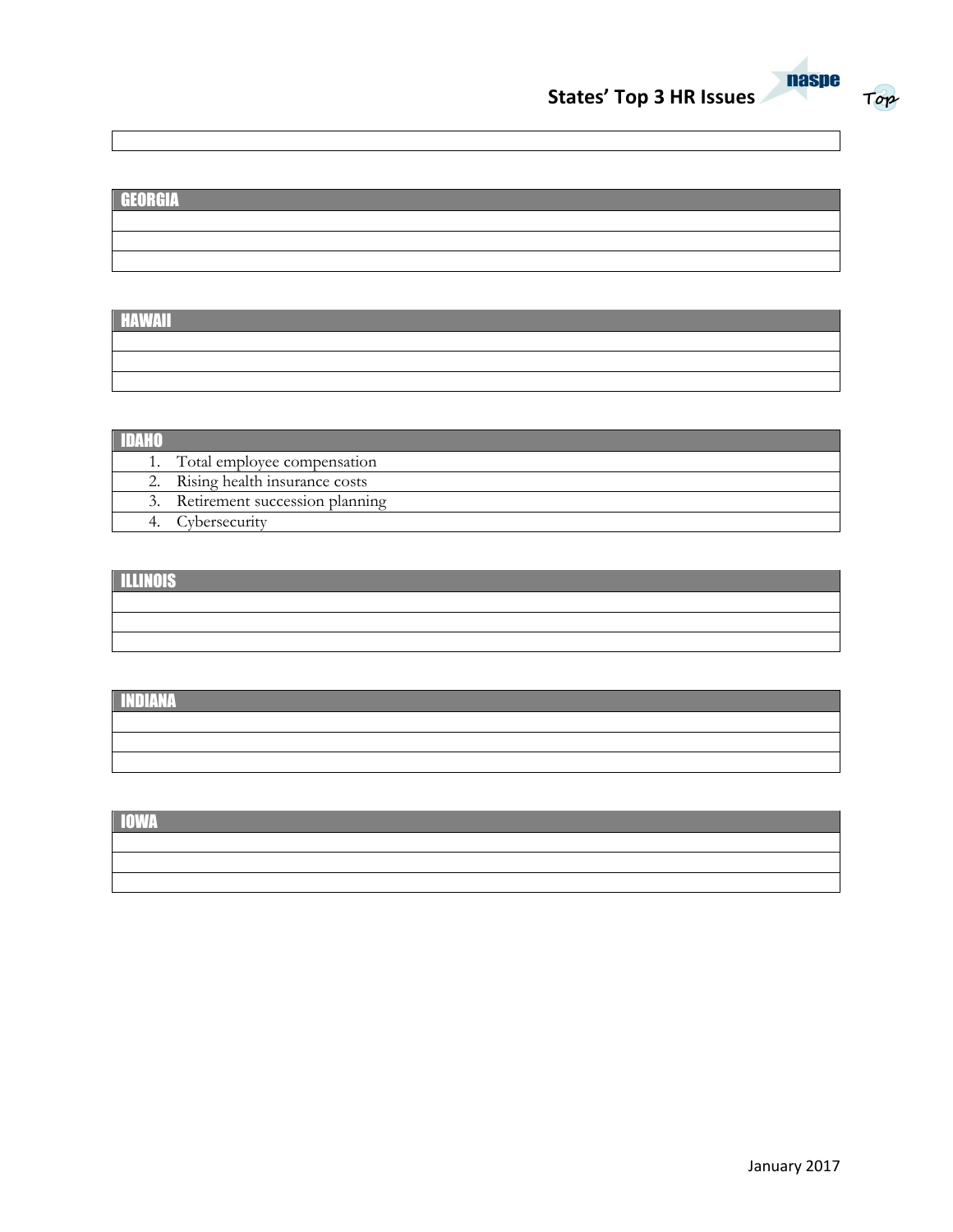



## KANSAS

## **KENTUCKY**

1. Retirement system is worst in the nation; only 15% funded

#### LOUISIAN

| 1. State Branding (Improving and protecting the perception of employment in state government)     |
|---------------------------------------------------------------------------------------------------|
| 2. HR Metrics / Analytics (The need to use data to drive policy decisions)                        |
| 3. Classification and Compensation Redesign (Ensuring classifications reflect the current need of |
| work/Aligning base pay closer to benchmarks in the market)                                        |

#### MAINE

|    | 1. A classification and compensation system that is internally inequitable and losing credibility as a |
|----|--------------------------------------------------------------------------------------------------------|
|    | "system" due to selected legislative upgrades (e.g., corrections officers and mental health workers    |
|    | pay increased without regard to Hay methodology or collective bargaining)                              |
|    | 2. Change management in the face of a new HRMS (i.e., does current HR staff have the                   |
|    | inclination/competencies to shift from transactional to strategic and, if not, how do we get there     |
|    | between now and implementation; are supervisors and managers ready to step up and rely less on         |
|    | HR for transactional services)                                                                         |
| 3. | Personnel investigations (i.e., the length of time they take, the quality of them, other challenges)   |

# MARYLAND

# **MASSACHUSETTS**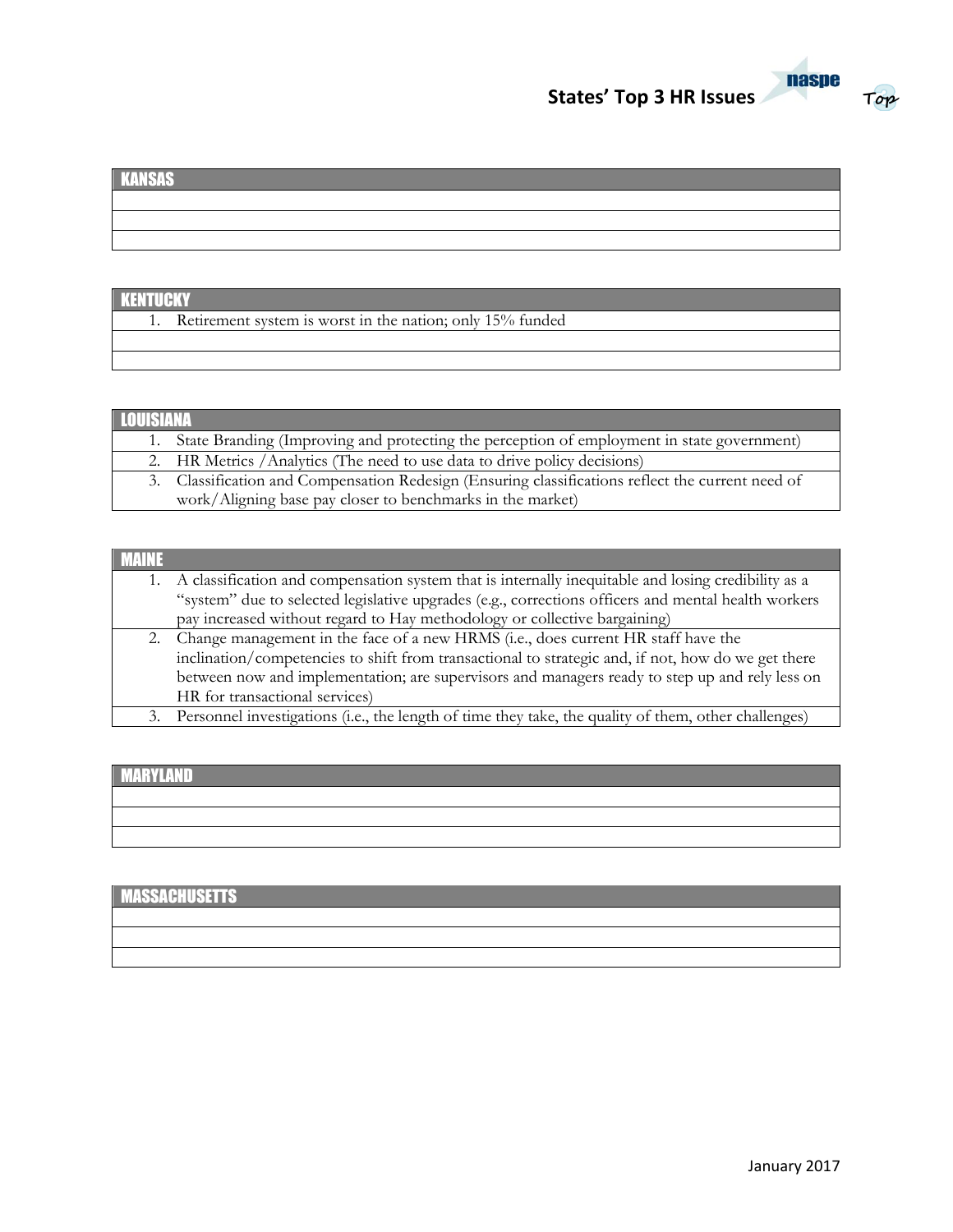



| <b>MICHIGAN</b> |                                                                    |
|-----------------|--------------------------------------------------------------------|
|                 | Increase compensation flexibility – allow bonuses of key personnel |
|                 | 2. Consistent level of service; culture of customer service        |
|                 |                                                                    |

# **MINNESOTA**

|  |  | <u> 1989 - Ann an Dùbhlachd ann an Dùbhlachd ann an Dùbhlachd ann an Dùbhlachd ann an Dùbhlachd ann an Dùbhlachd a</u> |
|--|--|------------------------------------------------------------------------------------------------------------------------|
|  |  | <u> 1990 - Jan Sarajević, politički predsjednik i politički staročnik i politički staročnik i politički staročnik</u>  |
|  |  |                                                                                                                        |

## **MISSISSIPPI**

| . |                             |  |
|---|-----------------------------|--|
|   | <b>Retention Challenges</b> |  |
|   | Retirement-Related Issues   |  |
|   | <b>Budget Restraints</b>    |  |
|   |                             |  |

| <b>MISSOUR</b> |                                                |  |
|----------------|------------------------------------------------|--|
|                | 1. Salary/Budget/Pay Compression               |  |
|                | Recruitment/Silver Tsunami/Millennial movement |  |
|                | Employee Engagement and Morale                 |  |

| Improve quality of life                                                               |
|---------------------------------------------------------------------------------------|
| a.) Suicide awareness training for managers and employees (significant spike in state |
| employee suicide/murder-suicide events)                                               |
| Incident response procedures for emergency responders involved in tragedies<br>b.     |
| 2. Continue to leverage HR technology to improve efficiencies                         |
| Implementation of online performance management<br>a.)                                |
| Implementation of a call center system<br>b.                                          |
| Federal fallout from Affordable Care Act repeal/overhaul<br>3.                        |

## NEBRASKA

## NEVADA

# NEW HAMPSHIRE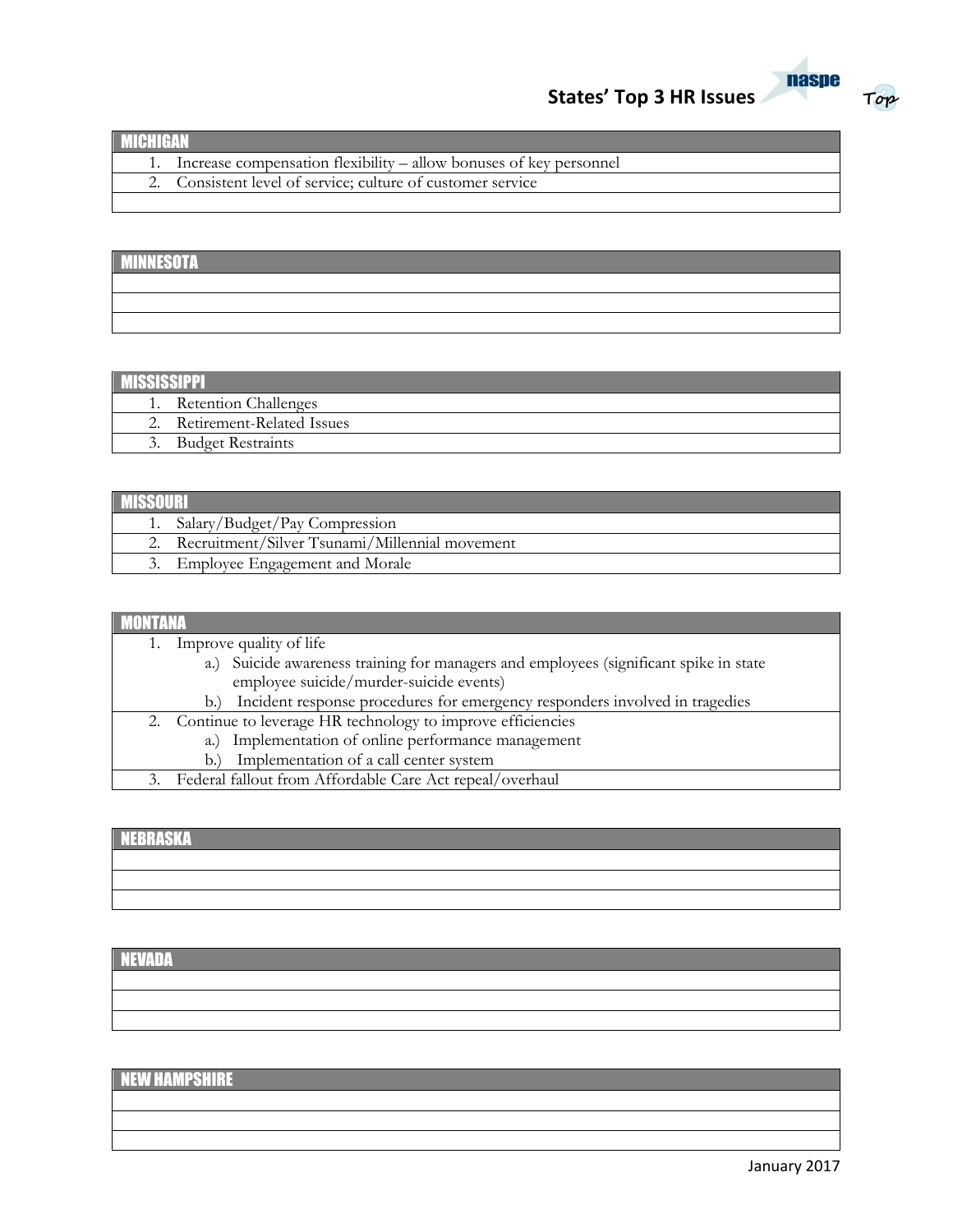



| INEW IERSEY |                                                                                         |  |
|-------------|-----------------------------------------------------------------------------------------|--|
|             | 1. Very rules based by statute; need new rules for job banding; competency based system |  |
|             | 2. Update to technology in process; neogov live summer 2017                             |  |
|             | 3. Continuum for even HR staff                                                          |  |

# **NEW MEXICO**

| . |                                                 |
|---|-------------------------------------------------|
|   | 1. Right to work/Fair Share/Employee Preference |
|   | 2. HR Consolidation                             |
|   | <b>Budget</b>                                   |
|   | Workflow/Digitization                           |

# NEW YORK

# NORTH CAROLINA

# NORTH DAKOTA

| 1. Performance Management     |
|-------------------------------|
| 2. Information Systems        |
| Workforce/Succession Planning |

## **OKLAHOMA**

| 1. Difficult to get usable data out of systems to analyze due to disparate systems |
|------------------------------------------------------------------------------------|
| 2. Centralizing/unifying HR policies                                               |
| 3. No money; OK is oil & gas state suffering from lack to revenue                  |

## **OREGON**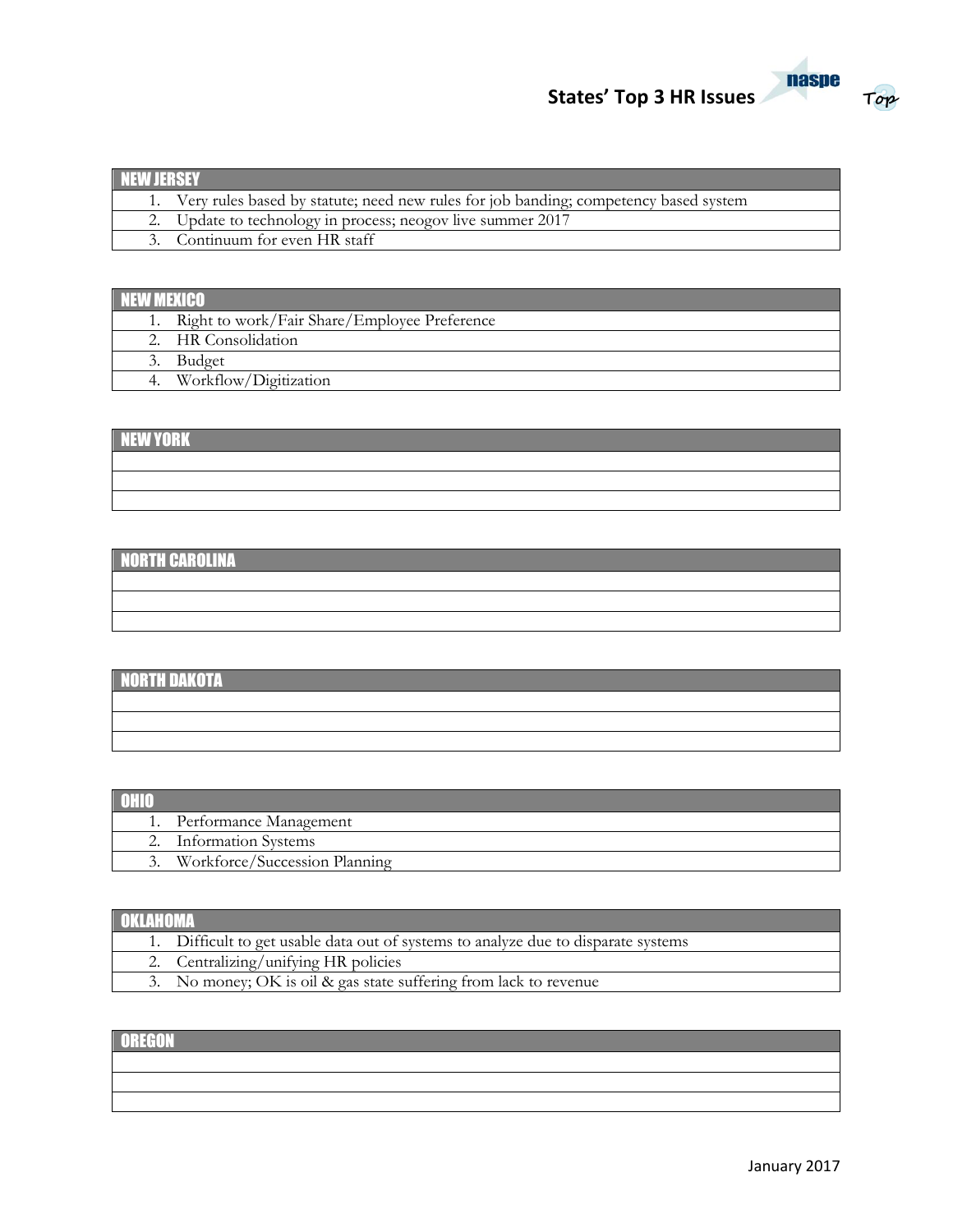



**Top**

# PENNSYLVANIA

# RHODE ISLAND

## SOUTH CAROLINA

| .                               |
|---------------------------------|
| Recruitment to state government |
| Technology                      |
| Performance management          |
|                                 |

| I SOL | 1 H H H H J J A M (4 H H H A M                       |
|-------|------------------------------------------------------|
|       | 1. Low unemployment only 1.9% unemployment in Pierre |
|       | Aging workforce                                      |
|       | Leadership development/succession planning           |

| Workforce planning                                 |
|----------------------------------------------------|
| 2. Succession planning with leadership development |
| 3. On boarding                                     |

| <b>TEXAS</b> |  |  |
|--------------|--|--|
|              |  |  |
|              |  |  |
|              |  |  |

| 1. Recruitment, compensation and benefits for law enforcement |
|---------------------------------------------------------------|
| 2. Gender Pay Equity                                          |
| 3. Paid Parental Leave                                        |
|                                                               |

# **VERMONT**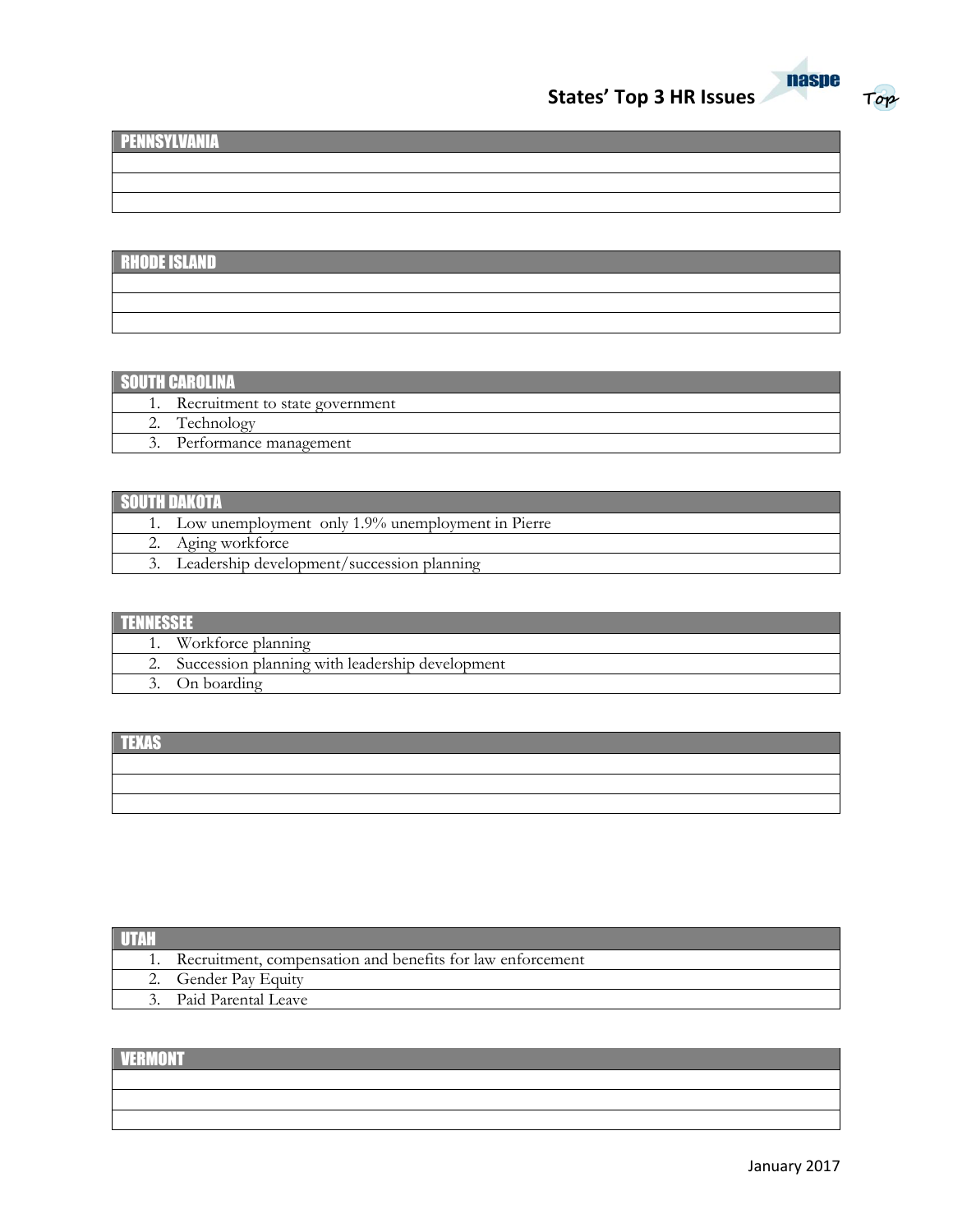



| 1. Compensation and Benefits |  |
|------------------------------|--|
| 2. Succession Planning       |  |
| 3. Training and Development  |  |

| <b>AWISHING OVE</b> |                                                                  |  |
|---------------------|------------------------------------------------------------------|--|
|                     | 1. Classification & compensation – possible banding; heavy union |  |
|                     | 2. Pay equity gender, color – produce dashboard                  |  |
|                     | 3. Branding as employer of choice; employee value system         |  |
|                     | 4. Cultural competency – learning models                         |  |

# WEST VIRGINIA

| Workforce/Succession Planning                              |
|------------------------------------------------------------|
| Budget                                                     |
| 3. Employee Morale and Engagement (tied largely to Budget) |

# **WISCONSIN**

## **WYOMING**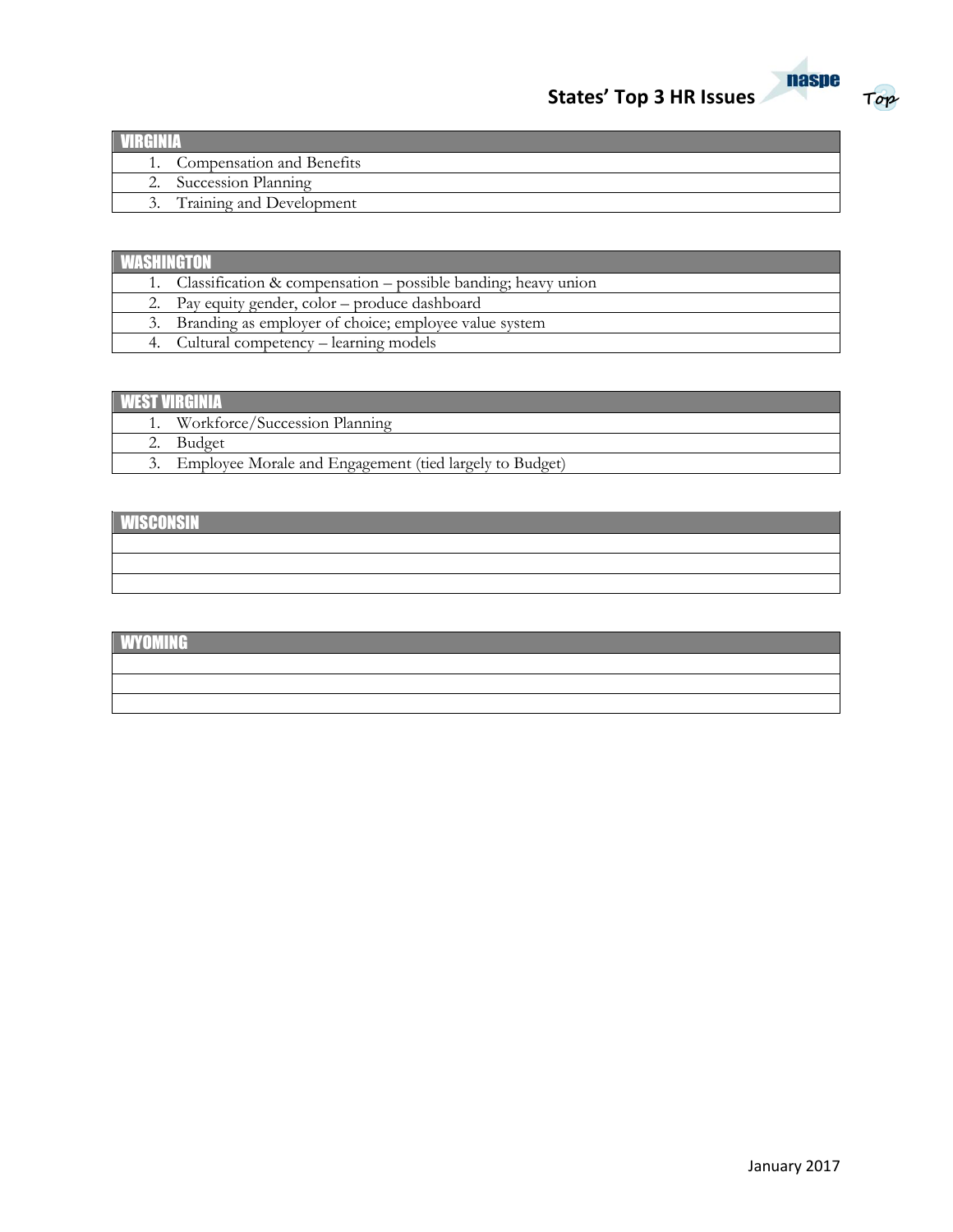#### **nasne Top**

#### RECRUIT/RETAIN/MOTIVATE AND REWARD TALENT

**Statewide employer branding to present an attractive employment opportunity to targeted prospective candidates; Obtain optimum value and impact of current total compensation mix and develop the appropriate mix to attract the desired talent; Improve employee retention by aggressively rewarding and recognizing at different levels to reinforce the value of what we are asking employees to achieve; Take advantage of the multiple sources of labor to improve the choices available to fulfill your talent needs; Target viable and appropriate talent pools to improve the effectiveness of talent acquisition; Create new external talent pools to combat dwindling available skilled talent (domestic and foreign); Strengthen the health of internal talent pools to improve retention; Improve ability to recruit candidates by streamlining the recruitment process; Improve retention and attraction by focusing on employee engagement**

| Alaska            | Performance Management                                                                                                                                                                                                                                                                     |
|-------------------|--------------------------------------------------------------------------------------------------------------------------------------------------------------------------------------------------------------------------------------------------------------------------------------------|
| Alaska            | Finding qualified HR staff                                                                                                                                                                                                                                                                 |
| Colorado          | Total compensation strategy                                                                                                                                                                                                                                                                |
| Delaware          | Employee engagement and recognition                                                                                                                                                                                                                                                        |
| Idaho             | Total employee compensation                                                                                                                                                                                                                                                                |
| Idaho             | Retirement succession planning                                                                                                                                                                                                                                                             |
| Kentucky          | Retirement system is broke                                                                                                                                                                                                                                                                 |
| Louisiana         | State Branding (Improving and protecting the perception of employment in state<br>government)                                                                                                                                                                                              |
| Louisiana         | Classification and Compensation Redesign (Ensuring classifications reflect the current<br>need of work/Aligning base pay closer to benchmarks in the market)                                                                                                                               |
| Maine             | A classification and compensation system that is internally inequitable and losing<br>credibility as a "system" due to selected legislative upgrades (e.g., corrections officers<br>and mental health workers pay increased without regard to Hay methodology or<br>collective bargaining) |
| Michigan          | Increase compensation flexibility; allow agencies to reward key employees with<br>bonuses                                                                                                                                                                                                  |
| Mississippi       | <b>Retention Challenges</b>                                                                                                                                                                                                                                                                |
| Missouri          | Salary/Budget/Pay Compression                                                                                                                                                                                                                                                              |
| Missouri          | Recruitment/Silver Tsunami/Millennial movement                                                                                                                                                                                                                                             |
| Missouri          | Employee Engagement and Morale                                                                                                                                                                                                                                                             |
| Montana           | Improve quality of life                                                                                                                                                                                                                                                                    |
|                   | a. Suicide awareness training for managers and employees (significant spike in state<br>employee suicide/murder-suicide events)                                                                                                                                                            |
|                   | b. Incident response procedures for emergency responders involved in tragedies                                                                                                                                                                                                             |
| New Jersey        | Would like a competency-based system                                                                                                                                                                                                                                                       |
| <b>New Mexico</b> | Right to work/Fair Share/Employee Preference                                                                                                                                                                                                                                               |
| Ohio              | Performance Management                                                                                                                                                                                                                                                                     |
| Ohio              | Workforce/Succession Planning                                                                                                                                                                                                                                                              |
| South Carolina    | Recruitment to state government;                                                                                                                                                                                                                                                           |
| South Carolina    | Performance management.                                                                                                                                                                                                                                                                    |
| South Dakota      | Low unemployment                                                                                                                                                                                                                                                                           |
| South Dakota      | Aging workforce                                                                                                                                                                                                                                                                            |
| South Dakota      | Leadership development/succession planning                                                                                                                                                                                                                                                 |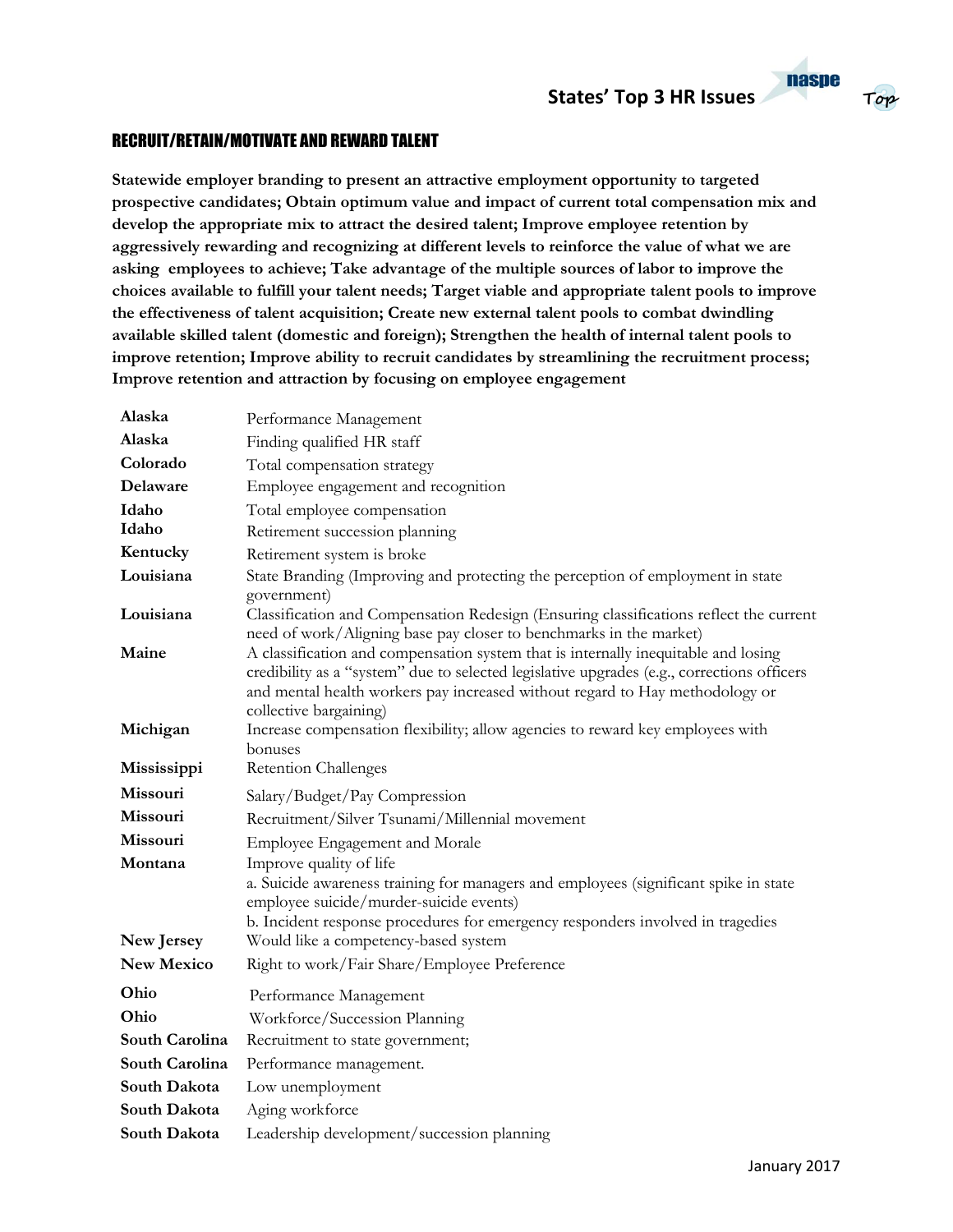**States' Top 3 HR Issues**

| <b>naspe</b> |     |
|--------------|-----|
| ς            | Top |

| <b>Tennessee</b> | Workforce planning                                         |
|------------------|------------------------------------------------------------|
| <b>Tennessee</b> | Succession planning with leadership development            |
| <b>Tennessee</b> | On boarding                                                |
| Utah             | Recruitment, compensation and benefits for law enforcement |
| Utah             | Gender Pay Equity                                          |
| Utah             | Paid Parental Leave                                        |
| Virginia         | Compensation and Benefits                                  |
| Virginia         | Succession Planning                                        |
| Virginia         | Training and Development                                   |
| West Virginia    | Workforce/Succession Planning                              |
| West Virginia    | Employee Morale and Engagement (tied largely to Budget)    |
| Washington       | Class & compensation                                       |
| Washington       | Pay equity                                                 |
| Washington       | Cultural competency                                        |
| Washington       | <b>Branding</b>                                            |
|                  |                                                            |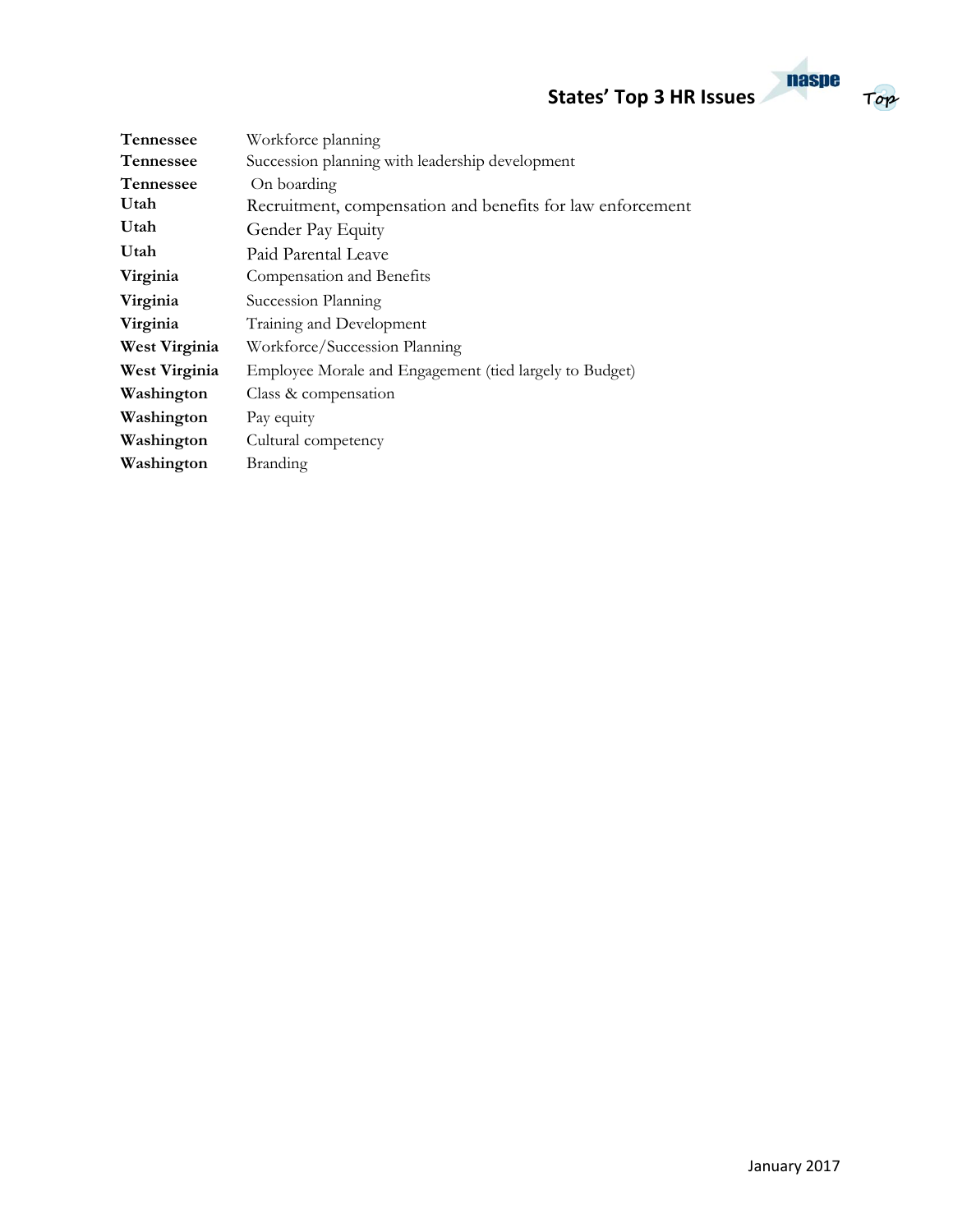

#### SERVICE EVALUATION/SERVICE DELIVERY

**Evaluate opportunities for multi-sector partnerships/collaboration to reduce State dependence on employees; Embracing technology to more effectively deliver services (eGovernment); Adopt sensible business operations to support the service delivery model; Optimize HR business processes to effectively deliver services; Optimize the HR organizational structure to support business needs; Assume the role of Human Resources Innovator and Integrator; Deliver Services with Transparency; Ensure Human Resources delivers a consumer-grade user experience; Counteract the current all-time low trust of government; Ensure confidential data is secure**

| Colorado          | HRIS implementation                                                                                                                                                                                                                                                                                                         |
|-------------------|-----------------------------------------------------------------------------------------------------------------------------------------------------------------------------------------------------------------------------------------------------------------------------------------------------------------------------|
| Maine             | Change management in the face of a new HRMS (i.e., does current HR staff have the<br>inclination/competencies to shift from transactional to strategic and, if not, how do we<br>get there between now and implementation; are supervisors and managers ready to<br>step up and rely less on HR for transactional services) |
| Michigan          | Consistent level of service; want a customer service culture                                                                                                                                                                                                                                                                |
| Montana           | Continue to leverage HR technology to improve efficiencies                                                                                                                                                                                                                                                                  |
|                   | a. Implementation of online performance management                                                                                                                                                                                                                                                                          |
|                   | b. Implementation of a call center system                                                                                                                                                                                                                                                                                   |
| <b>New Mexico</b> | HR Consolidation                                                                                                                                                                                                                                                                                                            |
| <b>New Mexico</b> | Workflow/Digitization                                                                                                                                                                                                                                                                                                       |
| Ohio              | <b>Information Systems</b>                                                                                                                                                                                                                                                                                                  |
| <b>Oklahoma</b>   | Centralizing & unifying HR policies                                                                                                                                                                                                                                                                                         |
| South Carolina    | Technology                                                                                                                                                                                                                                                                                                                  |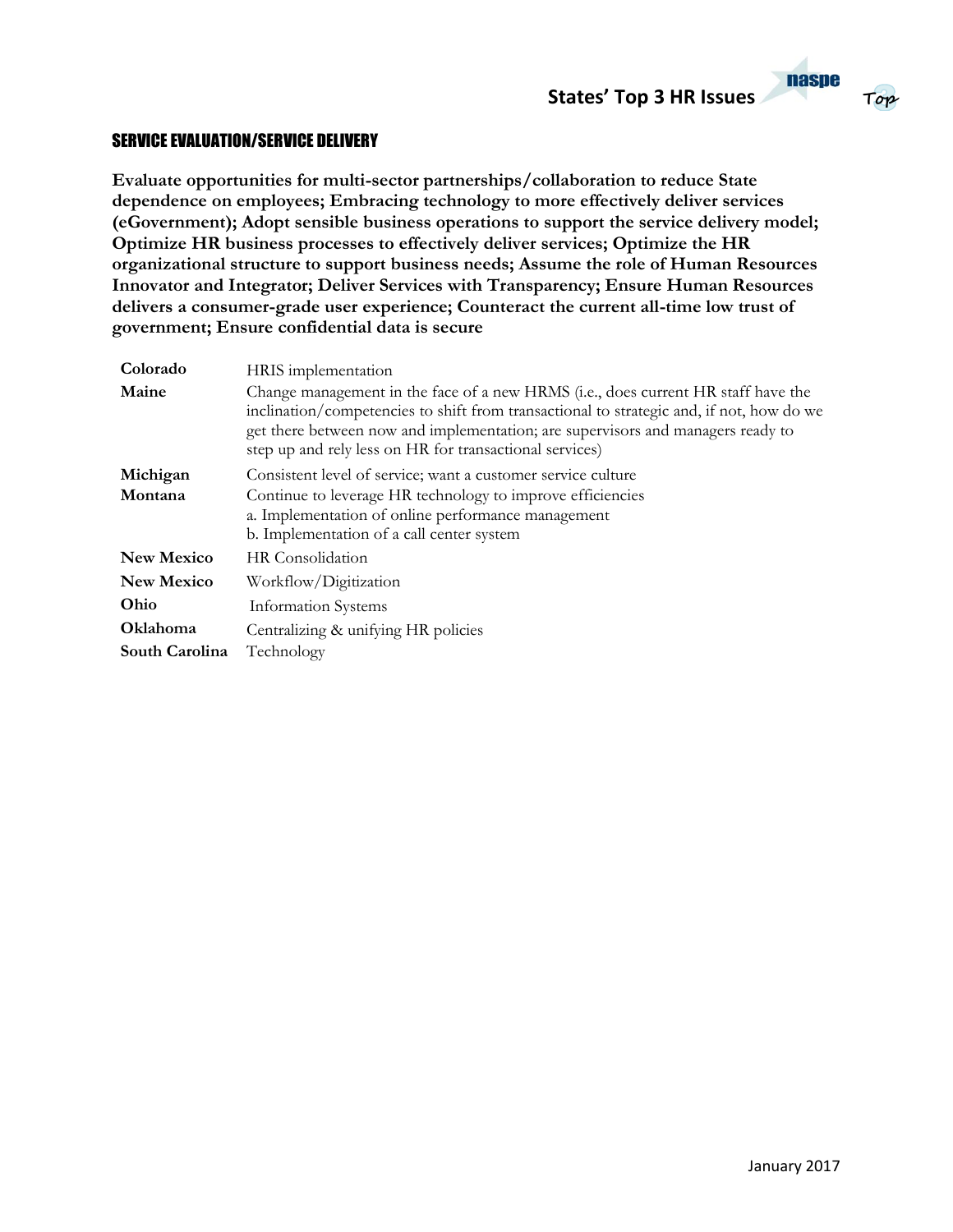

# **Top**

### DATA- AND RESEARCH-DRIVEN DECISION MAKING

**Succession planning, Increase digitization & technology, reduce costs/align budgets, Mine existing workforce data for valuable insights**

| Alaska            | Budget                                                                    |
|-------------------|---------------------------------------------------------------------------|
| Delaware          | Budget (employee compensation, recruitment and retention, training, etc.) |
| Louisiana         | HR Metrics / Analytics (The need to use data to drive policy decisions)   |
| Mississippi       | Retirement-Related Issues                                                 |
| Mississippi       | <b>Budget Restraints</b>                                                  |
| New Jersey        | Updating technologies via Neogov; live summer 2017                        |
| <b>New Mexico</b> | Budget                                                                    |
| <b>Oklahoma</b>   | Being able to pull usable data out of disparate technology systems        |
| West Virginia     | Budget                                                                    |